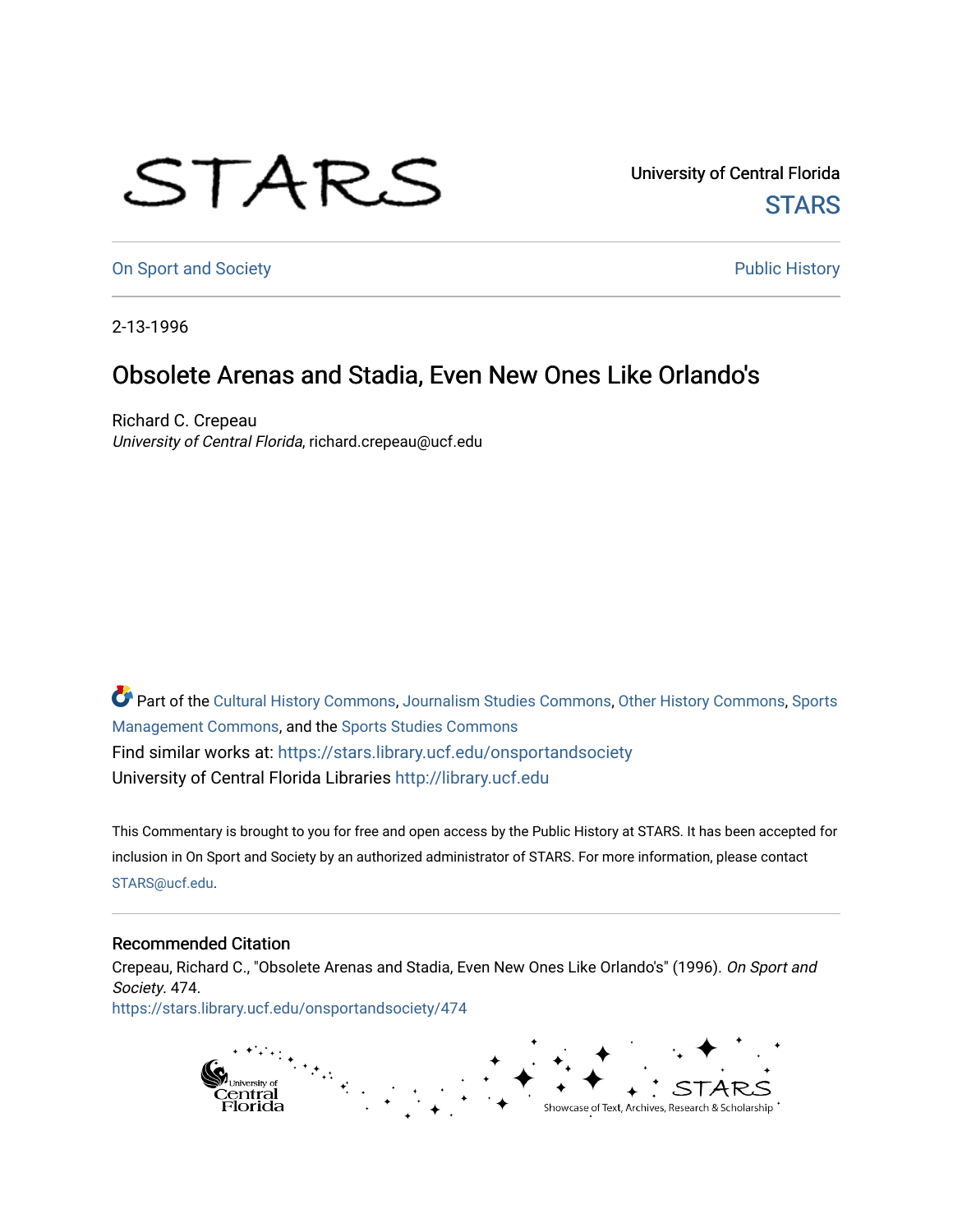## SPORT AND SOCIETY FOR ARETE February 13, 1996

In one of the more remarkable developments in the history of sports franchise movement, the National Football League has struck a deal with the city of Cleveland. The city gets some money and a promise, but in fact they still lose their team. In the meantime the moving vans are rolling out of Seattle. In both places the stadia have been decreed inadequate by owners of the same description.

Also we now know how quickly a sports facility can become obsolete. In San Antonio three years after opening, the Alamo Dome is declared inadequate and the Spurs are making noises about going to New Orleans.

If you think it couldn't happen here then you haven't been paying attention. The noises about the O-Arena's deficiencies have been getting louder as the Magic and the City moved to expand the capacity of the O-rena, by decreasing the capacity of the seats. Almost 2,000 new seats have been added, and at considerable cost to the city as well as the Magic, not to mention the discomfort to overweight fans.

There have been suggestions that the O-rena is not big enough and that a new arena is needed. But these rumblings remained largely on the horizon until last week.

The Magic rental agreement with the city is only two years away from expiration. On Friday The Orlando Sentinel reported that the Magic were exploring options in preparation for negotiations on a new contract. They have commissioned a \$100,000 study to see how they might squeeze more income from the facility, which means the fans and the taxpayers.

One problem is that the current agreement is so good for the Magic that it is very difficult to conceive of how things might get any better. At present the city makes less from the Magic than Jon Koncak does.

Over the last seven years the O-rena has managed to clear \$4.3M over operating expenses, but when the debt payments are included in costs, losses run close to \$10M. The city and its taxpayers still owe \$18.5M on the building and will not pay it off until near the end of the first decade of the 21st century.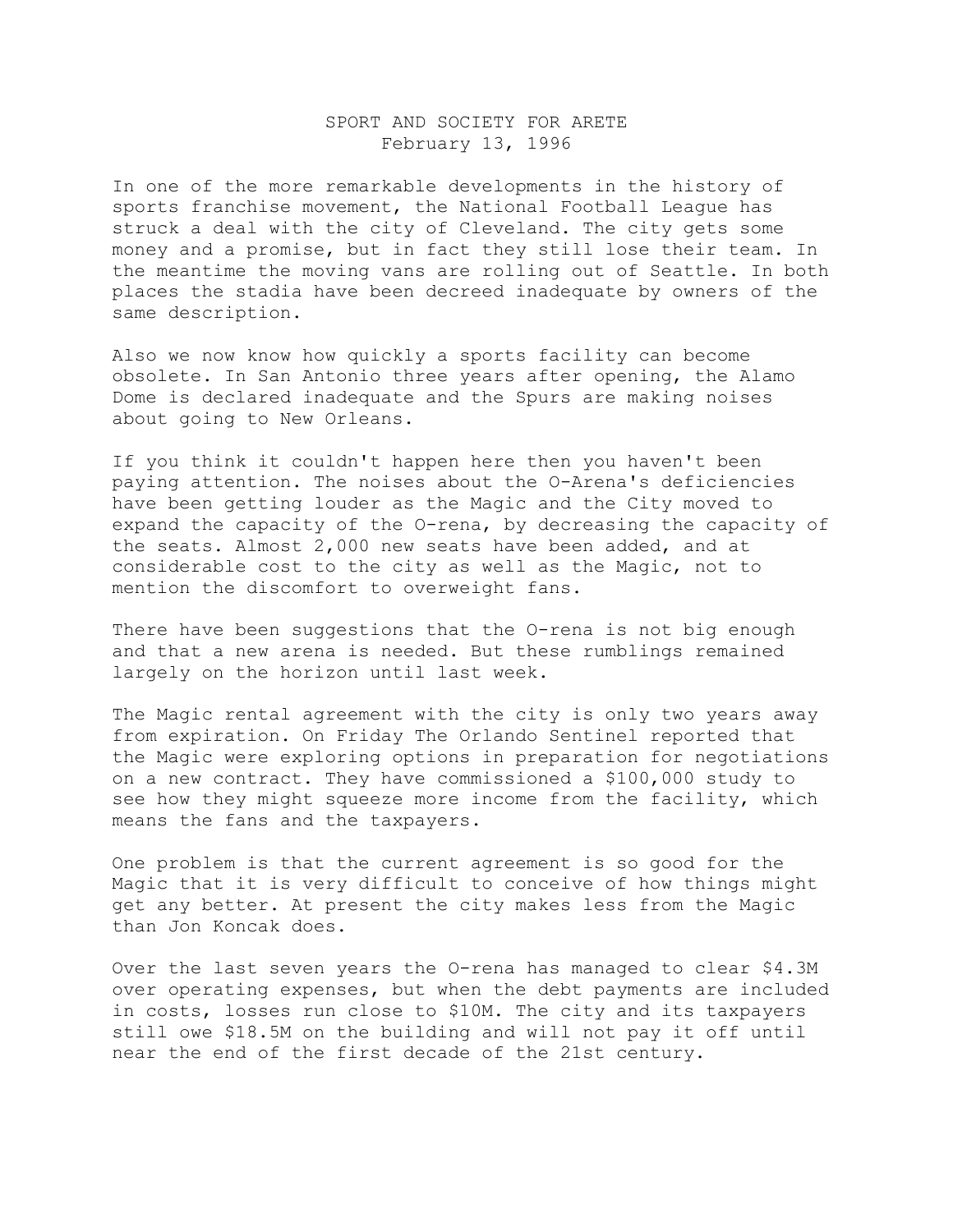Do the Magic have a problem? Well, yes. The price of success is going up, geometrically. The Shaq's contract comes up this year and he will be paid considerably more than his current \$4.8M. Most estimates say the Big Guy's next salary will be in the neighborhood of \$10M per year. In addition Horace Grant's contract is coming up, and over the next few years the contracts of Hardaway, Anderson, and others will be coming around for renewal. The success of the Magic will continue to drive salaries skyward.

How can this be paid for? How will the Magic increase revenue? No doubt ticket prices will go up, radio and television contracts will increase, and merchandise sales will continue to rise, but comparatively these are nickel and dime items. One balloon being floated by the Magic is the idea of turning over O-rena management to them, allowing the Magic to make more money off the building, but requiring them to contribute no more to debt repayment. This would be left to you the taxpayer.

Not surprisingly no one will comment on this at One Magic Place or at City Hall. This deal will be done behind closed doors and the people of Orlando will be presented with a fiat accompli when it comes down.

Now I don't want the Magic to go elsewhere, and I don't want to drive Rich DeVoss into bankruptcy, and I don't want to suggest that the Magic haven't been important to the City of Orlando. But what I do suggest is that before the city gives away any more of your money they ask a few simple questions.

How much should the taxpayers be required to give the Magic, so that the Magic can give Shaq and his teammates several hundred million dollars? Can we put a figure on this thing? What exactly is it worth to the City of Orlando to have the Magic here, and specifically to have the Big Guy here? How much money is enough for any athlete no matter how good? How much should go to Horace or to Penny? Let's see if the people of Orlando can arrive at a figure, and then see if they are willing to let Shaq go to Los Angeles.

When we recruit faculty at the unversity we are told that they should be willing to take less money than they would get at other universities because Orlando is such a wonderful city, with such a wonderful climate and a great place to raise a family. Let's apply that rule to the NBA.